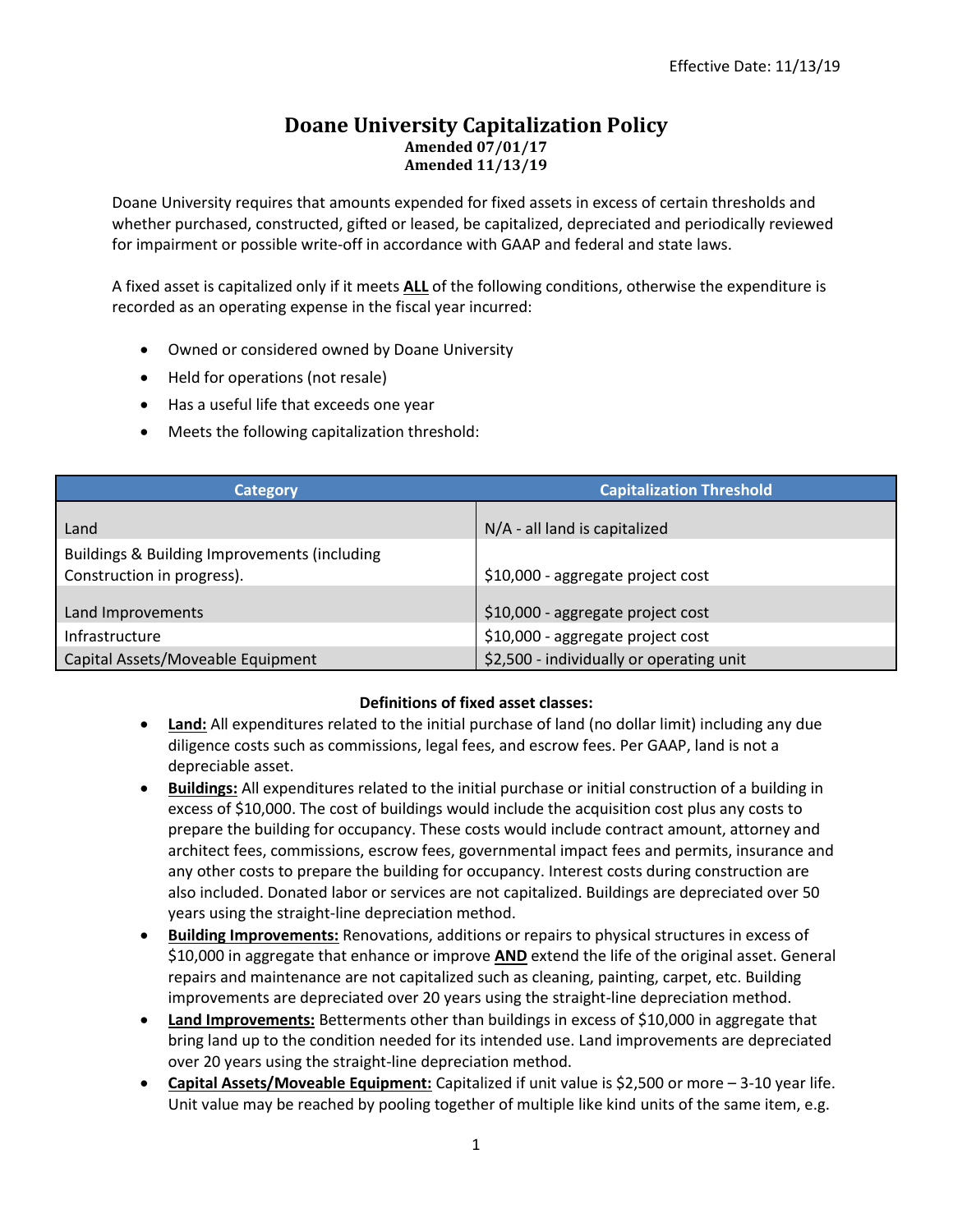50 units of desk chairs purchased for \$75 each would be capitalized at a pooled value of \$3,750. Capital assets is a moveable or fixed unit of furniture or furnishings, instrument, machine, computer, or computer apparatus or set of articles which generally meets all of the following conditions:

- o It retains its original shape and appearance with use.
- $\circ$  It is nonexpendable; that is if the article is damaged or some of its parts are lost or worn out, it is usually more feasible to repair it than to replace it with an entirely new unit.
- $\circ$  It does not lose its identity through incorporation into a different or more complex unit or substance.
- **Infrastructure:** Long-lived capital assets in excess of \$10,000 in aggregate which are part of a network of assets than normally can be preserved for a significantly greater number of years than most capital assets, and which normally are stationary in nature. Improvements to infrastructure in excess of \$10,000 should also be capitalized and depreciated using the straightline depreciation method. See schedule below for infrastructure useful lives:

| <b>Description</b>                    | <b>Useful Life</b> |
|---------------------------------------|--------------------|
| <b>Campus Lighting System</b>         | 20                 |
| <b>Steam Distribution System</b>      | 50                 |
| Power Distribution System             | 30                 |
| <b>Electrical Distribution System</b> | 30                 |
| <b>Water Distribution System</b>      | 30                 |
| Drainage System                       | 30                 |
| <b>Irrigation System</b>              | 20                 |
| Sanitary Sewer System                 | 30                 |
| Streets/Roads                         | 50                 |
| Sidewalks                             | 20                 |
| <b>Computer Network/Wiring</b>        | 20                 |
| <b>Phone Network</b>                  | 20                 |
| Central Controls & Energy System      | 20                 |
| Tunnels                               | 50                 |

See the decision chart on the following page for additional assistance in determining the appropriate classification for expenditures: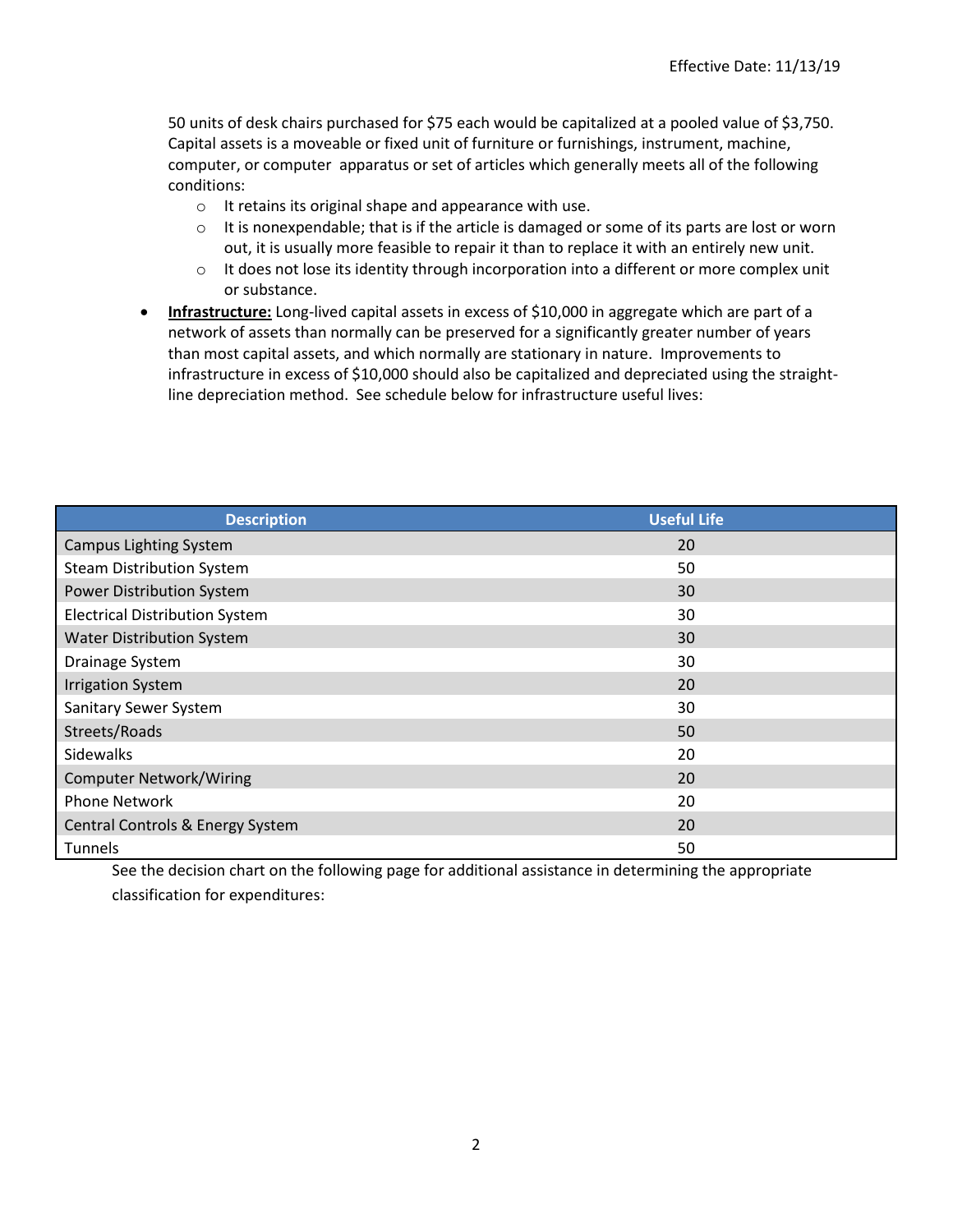|                                                                                 |                           | <b>Capitalize</b>         |                           |                  | <b>Expense</b> |
|---------------------------------------------------------------------------------|---------------------------|---------------------------|---------------------------|------------------|----------------|
|                                                                                 | <b>Building &amp;</b>     | Land                      |                           | Capital          |                |
|                                                                                 | Improve >                 | Improv. >                 | Infrastructure            | Assets >         |                |
| Description                                                                     | \$10,000                  | \$10,000                  | $>$ \$10,000              | \$2,500          | Expense        |
|                                                                                 |                           |                           |                           |                  |                |
| <b>Accounting fees</b>                                                          | $\pmb{\mathsf{x}}$        | X                         |                           |                  |                |
| Alterations - changes in the internal                                           |                           |                           |                           |                  |                |
| structural arrangement or other physical                                        |                           |                           |                           |                  |                |
| characteristics of an existing asset so                                         |                           |                           |                           |                  |                |
| that it may be effectively used for a                                           |                           |                           |                           |                  |                |
| newly designated purpose (i.e. adding a<br>new wing of offices, changing office |                           |                           |                           |                  |                |
| space to classroom space, etc.)                                                 | $\boldsymbol{X}$          |                           |                           | $\boldsymbol{X}$ |                |
| Application fees (permits)                                                      | X                         | X                         | X                         |                  |                |
| Appraisals                                                                      | $\boldsymbol{\mathsf{X}}$ | X                         |                           |                  |                |
| Architectural services                                                          | X                         | X                         | X                         |                  |                |
| Asbestos removal                                                                | $\boldsymbol{\mathsf{X}}$ |                           |                           |                  |                |
| Athletic field (new or replacement)                                             |                           | X                         |                           |                  |                |
| Bleachers (new or replacement)                                                  |                           | $\pmb{\mathsf{X}}$        |                           |                  |                |
| Bridges (new or replacement)                                                    |                           |                           | X                         |                  |                |
| Broker's fees or other commissions                                              | $\boldsymbol{\mathsf{X}}$ | $\boldsymbol{X}$          |                           |                  |                |
| <b>Built-in furnishings</b>                                                     | X                         |                           |                           |                  |                |
| Clearing, grading & filling of purchased                                        |                           |                           |                           |                  |                |
| site for purpose of constructing building                                       |                           | $\boldsymbol{\mathsf{x}}$ |                           |                  |                |
| Closing costs (not real estate taxes or                                         |                           |                           |                           |                  |                |
| interest)                                                                       | X                         | X                         |                           |                  |                |
| Construction supervision fees<br>Culverts (new or replacement)                  | X                         | $\boldsymbol{\mathsf{x}}$ | X<br>X                    |                  |                |
| Curbs (new or replacement)                                                      |                           |                           | $\pmb{\mathsf{X}}$        |                  |                |
| Dedication expense                                                              |                           |                           |                           |                  | X              |
| Demolition/removal of old buildings or                                          |                           |                           |                           |                  |                |
| structures                                                                      |                           | $\boldsymbol{\mathsf{X}}$ |                           |                  |                |
| Design costs                                                                    | X                         |                           | X                         |                  |                |
| Drainage ditches/systems                                                        |                           |                           | $\boldsymbol{\mathsf{X}}$ |                  |                |
| Easement and right-of-way access                                                |                           | X                         |                           |                  |                |
| Electrical distribution system                                                  |                           |                           | $\boldsymbol{x}$          |                  |                |
| <b>Engineering services</b>                                                     | X                         | X                         | X                         |                  |                |
| Environmental clean-up costs at time of                                         |                           |                           |                           |                  |                |
| acquisition                                                                     |                           | X                         |                           |                  |                |
| Environmental clean-up costs of existing                                        |                           |                           |                           |                  |                |
| asset                                                                           |                           |                           |                           |                  | X              |
| <b>Extended warranty</b>                                                        |                           |                           |                           |                  | X              |
| Feasibility studies for asset purchase                                          | X                         | X                         |                           |                  |                |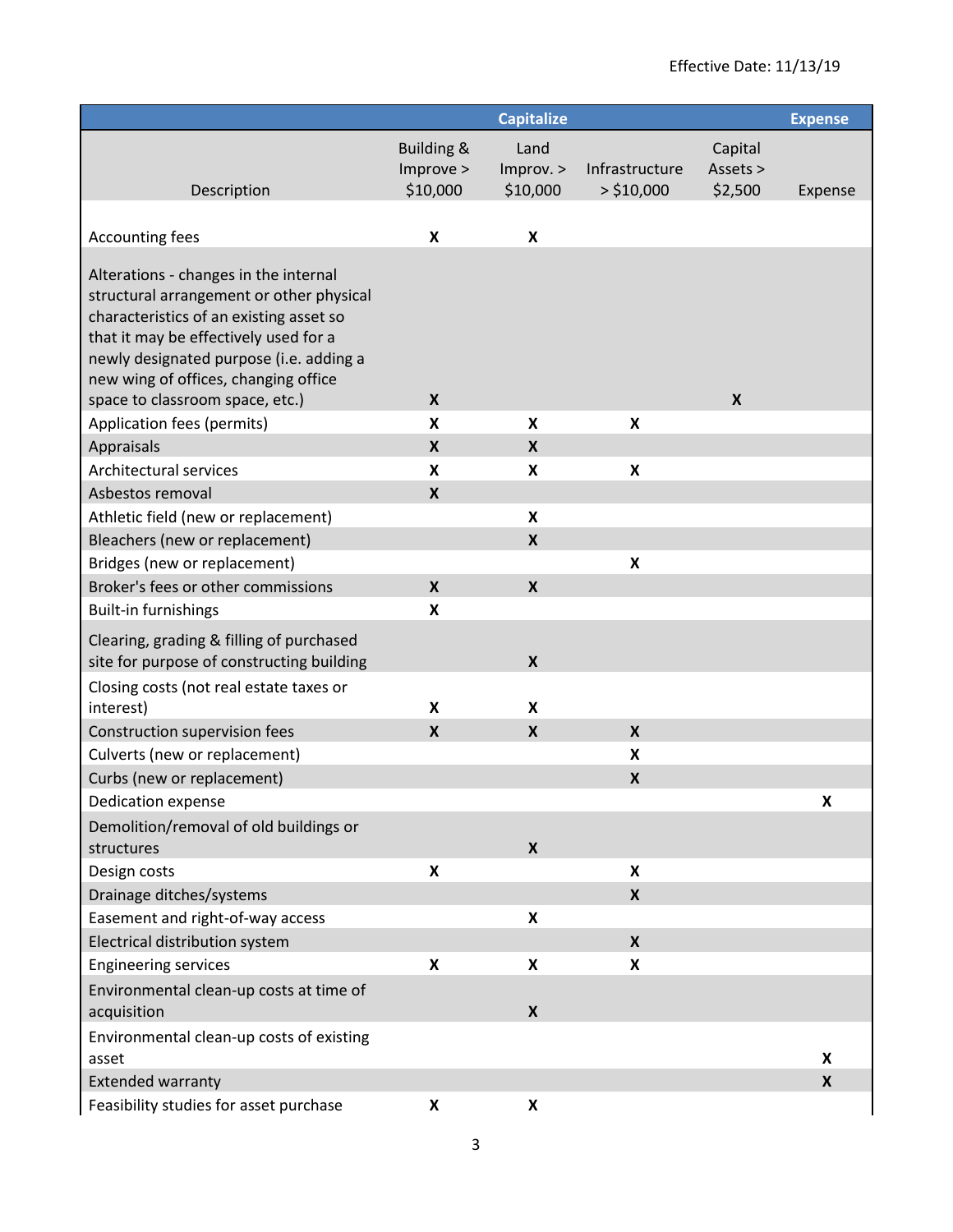| Fences (new or replacement)                                                       |                  | $\boldsymbol{\mathsf{X}}$ |                           |                    |                  |
|-----------------------------------------------------------------------------------|------------------|---------------------------|---------------------------|--------------------|------------------|
| Fiber optic cabling systems                                                       |                  |                           | X                         |                    |                  |
| Finder's fees                                                                     | $\boldsymbol{X}$ | $\boldsymbol{\mathsf{X}}$ |                           |                    |                  |
| Fire hydrants (new or replacement)                                                |                  |                           | $\pmb{\times}$            |                    |                  |
| Fixed equipment & furnishings                                                     | $\boldsymbol{X}$ |                           |                           |                    |                  |
| Fountains (new or replacement)                                                    |                  | $\boldsymbol{\mathsf{x}}$ |                           |                    |                  |
| Freight, shipping and handling fees                                               |                  | $\pmb{\times}$            |                           | $\boldsymbol{x}$   |                  |
| Gas distribution system                                                           |                  |                           | $\boldsymbol{\mathsf{x}}$ |                    |                  |
| Golf course (new or replacement)                                                  |                  | $\pmb{\times}$            |                           |                    |                  |
| <b>HVAC</b>                                                                       | X                |                           |                           |                    |                  |
| Inspection costs                                                                  | $\boldsymbol{x}$ | $\boldsymbol{\mathsf{X}}$ | $\boldsymbol{\mathsf{X}}$ |                    |                  |
| Installation fees (cost to install equip.                                         |                  |                           |                           | $\pmb{\mathsf{X}}$ |                  |
| Insurance costs NOT during construction                                           |                  |                           |                           |                    | $\boldsymbol{x}$ |
| Insurance costs during construction                                               | X                | $\pmb{\mathsf{X}}$        | $\pmb{\times}$            |                    |                  |
| Interest costs NOT during construction                                            |                  |                           |                           |                    | $\boldsymbol{x}$ |
| Interest costs during construction                                                | X                |                           | X                         |                    |                  |
| Internal labor costs                                                              | X                | $\boldsymbol{\mathsf{X}}$ | X                         |                    |                  |
| Irrigation systems                                                                |                  |                           | $\pmb{\mathsf{X}}$        |                    |                  |
| Land development fees                                                             |                  | $\pmb{\times}$            |                           |                    |                  |
| Landscaping (new or replacement)                                                  |                  | $\pmb{\mathsf{X}}$        |                           |                    |                  |
| Legal and consulting fees                                                         | $\boldsymbol{X}$ | $\pmb{\times}$            | $\boldsymbol{\mathsf{X}}$ |                    |                  |
| Litigation costs                                                                  |                  |                           |                           |                    | X                |
| Maintenance and repairs                                                           |                  |                           |                           |                    | X                |
| Maintenance agreements                                                            |                  |                           |                           |                    | X                |
| Moving & relocation (moving people &<br>equipment in or out of a building)        |                  |                           |                           |                    | $\boldsymbol{x}$ |
| Other professional services related                                               |                  |                           |                           |                    |                  |
| directly to the purchase                                                          | X                | $\boldsymbol{\mathsf{x}}$ |                           |                    |                  |
| Parking lots & barriers                                                           |                  | $\pmb{\mathsf{X}}$        |                           |                    |                  |
| Real estate taxes                                                                 |                  |                           |                           |                    | X                |
| Recording fees (title/ownership                                                   |                  |                           |                           |                    |                  |
| registration)                                                                     | X                | $\boldsymbol{X}$          | $\boldsymbol{\mathsf{X}}$ |                    |                  |
| Redecorating (repainting, wallpaper,<br>carpet)                                   |                  |                           |                           |                    | X                |
| Renovations - total or partial upgrading<br>of a facility to a higher standard of |                  |                           |                           |                    |                  |
| quality or efficiency                                                             | X                | X                         | X                         |                    |                  |
| Rent                                                                              |                  |                           |                           |                    | X                |
| Replacements, renewals or betterments<br>(i.e. replace an entire roof, replace    |                  |                           |                           |                    |                  |
| electrical, plumbing or A/C systems)                                              | X                |                           | $\boldsymbol{\mathsf{X}}$ |                    |                  |
| Retaining walls (new or replacement)                                              |                  | X                         |                           |                    |                  |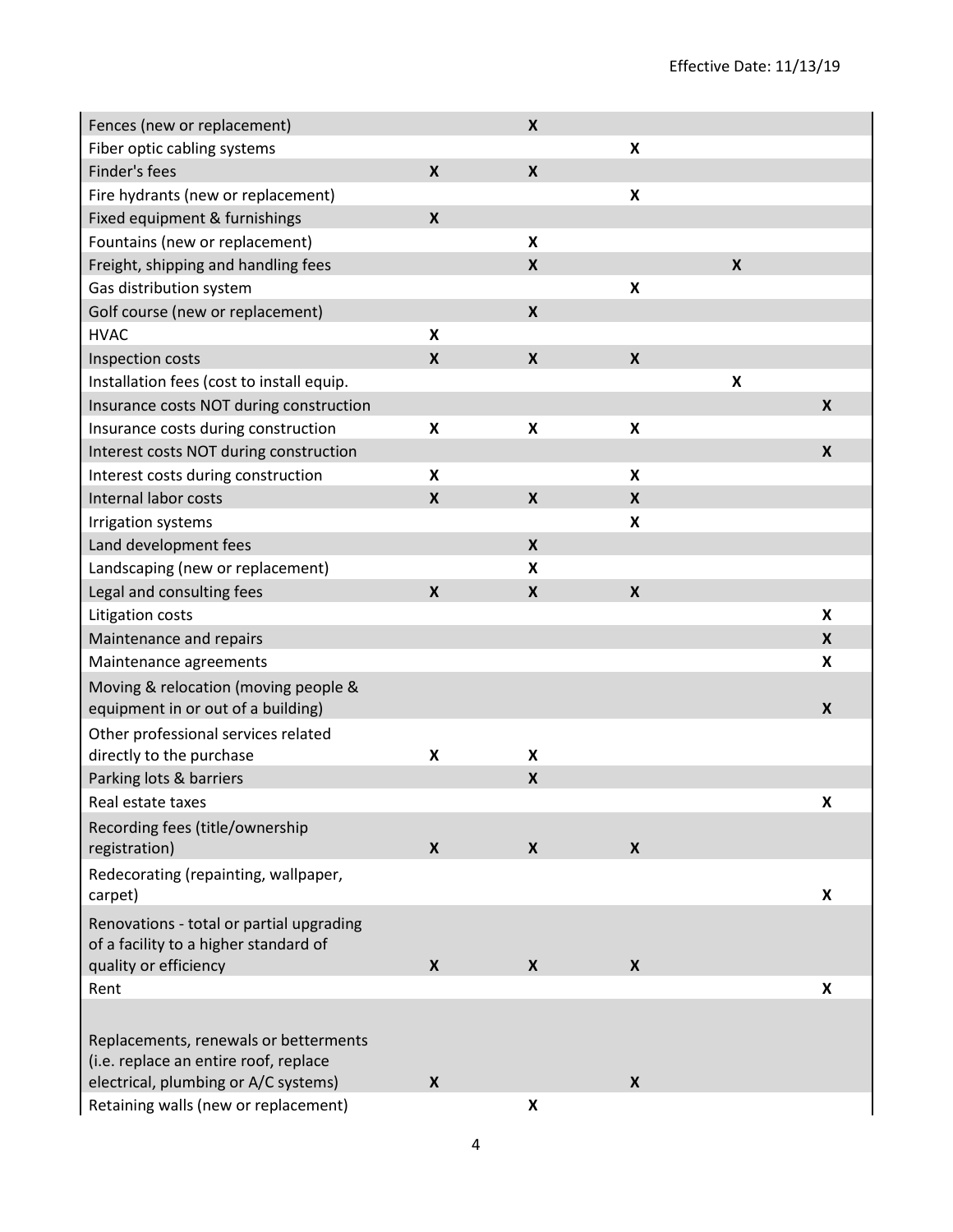| Sanitary sewer systems               |                  |                           | $\boldsymbol{\mathsf{X}}$ |                           |   |
|--------------------------------------|------------------|---------------------------|---------------------------|---------------------------|---|
| Septic systems (new or replacement)  |                  | X                         |                           |                           |   |
| Sidewalks (new or replacement)       |                  |                           | $\boldsymbol{\mathsf{X}}$ |                           |   |
| Soil and land assessments            |                  | $\pmb{\mathsf{X}}$        |                           |                           |   |
| Street/road/alley                    |                  |                           | $\boldsymbol{\mathsf{X}}$ |                           |   |
| Street lighting systems              |                  |                           | X                         |                           |   |
| Street signage                       |                  |                           | $\boldsymbol{\mathsf{X}}$ |                           |   |
| Storm sewer systems                  |                  |                           | X                         |                           |   |
| Surveys                              | $\mathbf x$      | X                         | X                         |                           |   |
| Swimming pool (new or replacement)   |                  | X                         |                           |                           |   |
| Telecommunications equipment         |                  |                           |                           | $\boldsymbol{\mathsf{X}}$ |   |
| Telephone & power lines              |                  | $\pmb{\mathsf{X}}$        |                           |                           |   |
| Temporary structures necessary for   |                  |                           |                           |                           |   |
| construction                         | $\boldsymbol{x}$ | X                         | $\boldsymbol{\mathsf{X}}$ |                           |   |
| Tennis courts (new or replacement)   |                  | X                         |                           |                           |   |
| Title insurance                      | $\mathbf{x}$     | X                         |                           |                           |   |
| Title searches                       | X                | X                         |                           |                           |   |
| Traffic lights/signals               |                  |                           | $\boldsymbol{X}$          |                           |   |
| Tunnels (new or replacement)         |                  |                           | X                         |                           |   |
| Utility fees during construction     | $\mathbf x$      |                           |                           |                           |   |
| Utility fees NOT during construction |                  |                           |                           |                           | X |
| Utility installation                 |                  | $\boldsymbol{\mathsf{X}}$ |                           |                           |   |
| Walking paths (new or replacement)   |                  | $\pmb{\mathsf{X}}$        |                           |                           |   |
| Water distribution system            |                  |                           | $\boldsymbol{X}$          |                           |   |

# **Construction in Progress**

Construction typically pertains to real property (i.e. land improvements, buildings, and infrastructure) and involves the payment of many invoices over a long period of time. When completed, the total cost of a construction project should be capitalized and then allocated over multiple years through depreciation expense. Examples of expenditures to be capitalized include:

- Completed project costs
- Interest accrued during construction
- Cost of excavation or grading or filling of land for a specific building
- Expenses incurred for the preparation of plans, specifications, blueprints, etc.
- Cost of building permits
- Professional fees (architect, engineer, management fees for design and supervision, legal)
- Costs of temporary buildings used during construction
- Permanently attached fixtures or machinery that cannot be removed without impairing the use of the building
- Additions to buildings (expansions, extensions or enlargements)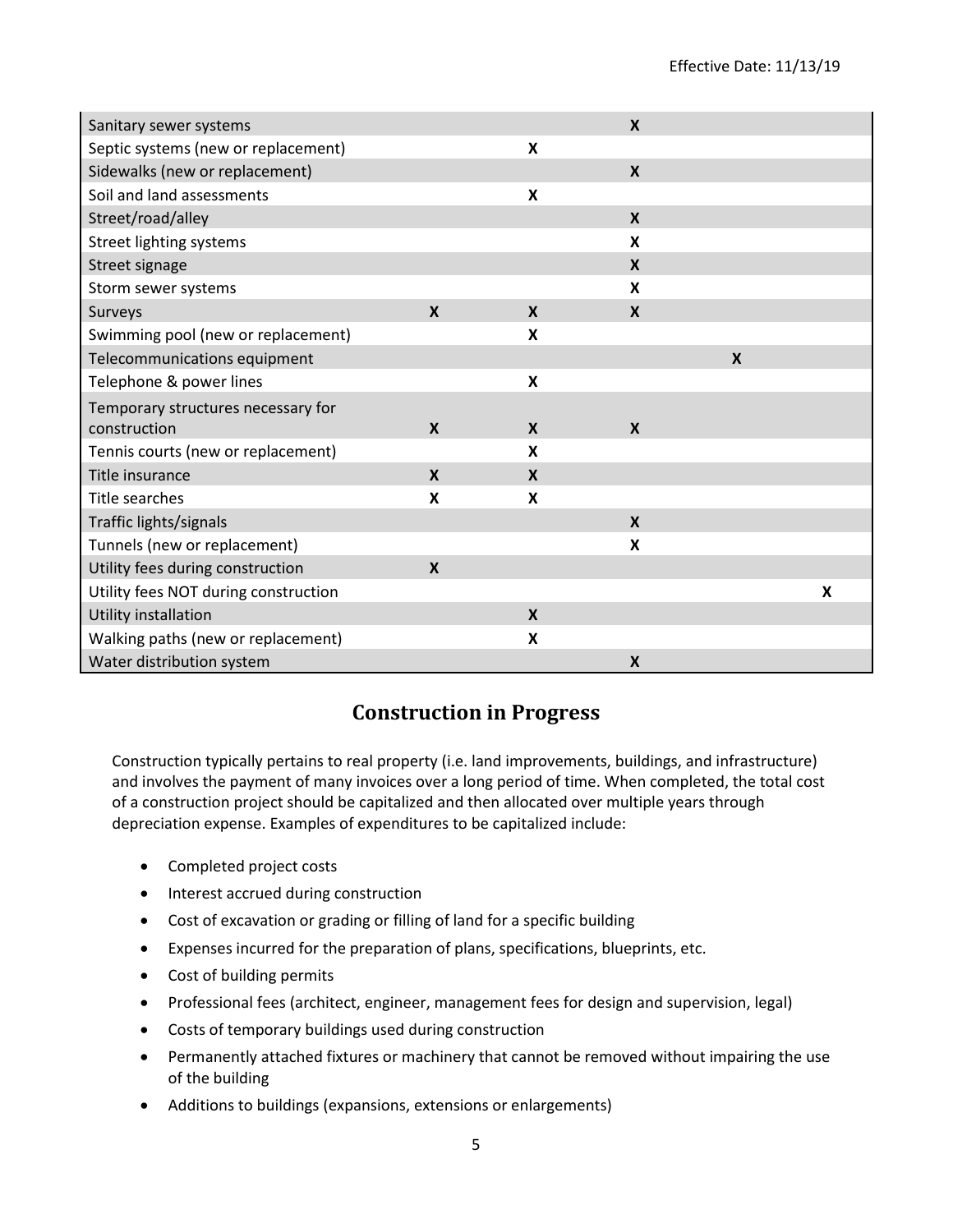The following accounting issues arise:

# **Capitalizable:**

Expenditures of incomplete construction projects must be capitalized but not depreciated until the project is complete. These expenditures become "Construction in Progress (CIP)". CIP is an asset account that reports the total capitalized expenditures of construction projects that are incomplete at fiscal yearend.

# **Determination of When to Remove Projects from Construction in Progress (CIP) and Begin Depreciation:**

The project should be removed from CIP, moved to the appropriate asset classification, and begin depreciation at the earliest occurrence of:

- Substantial completion of the project
- Occupancy, or
- When the asset is placed in service.

A project is determined to be substantially completed when an asset is complete or nearly complete and available to be placed in service.

Expenditures of construction projects should be identified and capitalized periodically throughout the fiscal year but at least once at the end of each fiscal year. Expenditures of substantially completed projects should be removed from CIP to completed assets in the month of completion and immediately begin to depreciate.

### **Recording Additional Expenditures after Capitalization:**

Once a project has been capitalized and depreciation has started (i.e. no longer construction in progress), any additional capitalizable expenditures should be added to the asset's capitalized value **IF** the additional expenditures exceed the capitalization threshold for Fixed Assets. For example, if a \$50,000 capitalizable invoice is paid two years after the capitalization of a \$500,000 building with a 40 year life, the \$50,000 would be added to the \$500,000 capitalized value. The additional \$50,000 will be depreciated over the remaining life of 38 years.

Once a project is capitalized and depreciation has started, no additional expenditures related to that project will ever be "construction in progress".

# **Works of Art and Historical Treasures**

Works of art are collections or individual items of significance that are owned by an institution, which are not held for financial gain, but rather for public exhibition, education or research in furtherance of public service. Historical treasures are collections or individual items that are protected and cared for or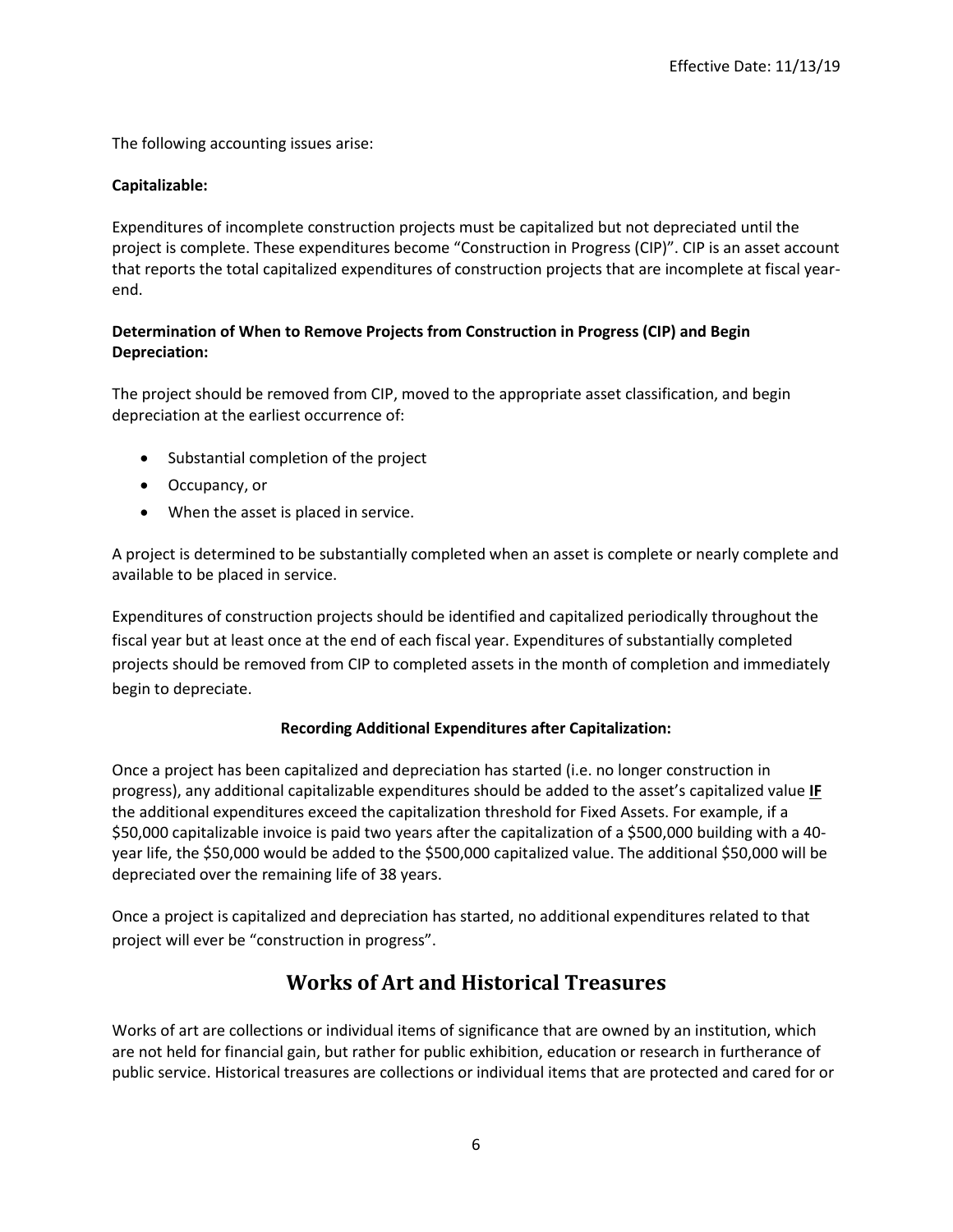preserved and subject to an organizational policy that requires the proceeds from sales of collection items to be used to acquire other items for collections.

All works of art and historical treasures acquired or donated will be capitalized, unless held for financial gain. If a collection is held for financial gain and not capitalized, disclosures must be made in the notes of the financial statements to provide a description of the collection and the reasons those assets are not capitalized.

Examples of expenditures to be capitalized as works of art and historical treasures include:

- Collections of rare books and manuscripts (see special library collection information above)
- Maps, documents and recordings (see special library collection information above)
- Works of art such as paintings, sculptures, and designs
- Artifacts, memorabilia, and exhibits
- Unique or significant structures

### **Works of art and historical treasures are not to be depreciated.**

# **Depreciation**

Depreciation is the process of allocating the cost of fixed assets over a period of time, rather than deducting the cost as an expense in the year of acquisition. Doane University will use the straight-line methodology for depreciating all fixed assets with zero salvage value. The current policy of Doane University regarding useful lives will be followed. Information pertaining to specific assets may be found in earlier fixed asset sections of this policy.

Doane University uses the proportional 365 days depreciation method on all depreciable assets.

Depreciation expense for capital assets that can specifically be identified with a function should be included in its direct expenses. Depreciation expense for "shared" capital assets (for example a facility that houses buildings & grounds, the finance office, and classroom space) should be ratably included in the direct expenses of the appropriate functions. Depreciation expense for capital assets that essentially serve all functions is not required to be included in the direct expenses of the various functions.

If there is depreciation that is not allocated, then there should be a separate line item called "Unallocated Depreciation" (does not include direct depreciation expense). All depreciation expense that can be identified should be direct expensed to the appropriate function.

See table on next page to determine the appropriate useful lives for different classes of assets to be depreciated. This list is not exhaustive.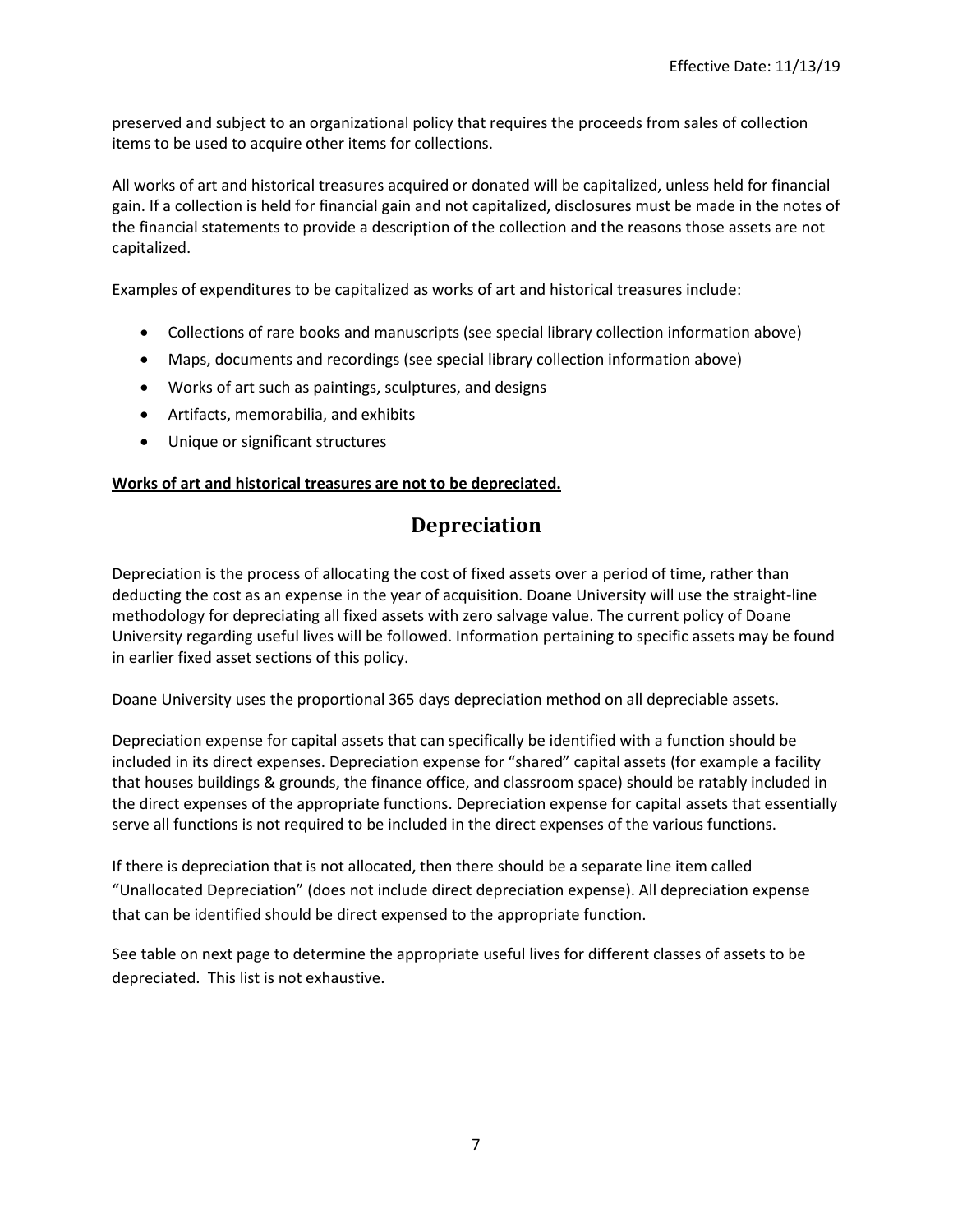| <b>Type of Asset</b>                                                     | <b>Depreciation Period</b>                                           |
|--------------------------------------------------------------------------|----------------------------------------------------------------------|
|                                                                          |                                                                      |
| Land                                                                     |                                                                      |
| Land                                                                     | Not Depreciated                                                      |
| Land Improvement                                                         | 20 Years                                                             |
|                                                                          |                                                                      |
| <b>Building</b>                                                          |                                                                      |
| <b>Building Shell</b>                                                    | 50 Years                                                             |
| <b>Building Addition</b>                                                 | 50 Years                                                             |
| <b>Building Replacement</b>                                              | 50 Years                                                             |
| <b>Building Systems/Interior</b>                                         | 20 Years                                                             |
| <b>Major Building Renovation</b>                                         | 30 Years                                                             |
| Capitalized Lease                                                        | Useful life of asset (or term of the<br>lease, whichever is shorter) |
| Leasehold Improvement                                                    | 20 Years (or term of the lease,<br>whichever is shorter)             |
| <b>Office Related Equipment</b>                                          |                                                                      |
| <b>Office Equipment</b>                                                  | 5 Years                                                              |
| <b>Furniture &amp; Fixtures</b>                                          | 7 Years                                                              |
| <b>Computer Related Equipment</b>                                        |                                                                      |
| Personal computers & their peripheral                                    |                                                                      |
| equipment                                                                | 5 Years                                                              |
| Software Licenses                                                        | 3 Years                                                              |
| Mainframe Processors & Servers & Network<br>Systems & Electronic Systems | 5 Years                                                              |
| <b>Departmental Equipment</b>                                            |                                                                      |
| Departmental Equipment                                                   | 7 Years                                                              |
| Scientific Equipment                                                     | 7 Years                                                              |
| <b>Musical Equipment</b>                                                 | 7 Years                                                              |
| <b>Heavy Equipment &amp; Machinery</b>                                   | 10 Years                                                             |
| <b>Vehicles</b>                                                          |                                                                      |
| Cars & Light General Purpose Trucks                                      | 5 Years                                                              |
| <b>Light Off Road Vehicles</b>                                           | 5 Years                                                              |
| <b>Heavy Off Road Vehicles</b>                                           | 5 Years                                                              |
| <b>Heavy General Purpose Trucks</b>                                      | 5 Years                                                              |
| <b>Boats</b>                                                             | 5 Years                                                              |
| <b>Other Assets</b>                                                      |                                                                      |
| Art & Antiques                                                           | Not Depreciated                                                      |
| <b>Rare Books &amp; Collections</b>                                      | Not Depreciated                                                      |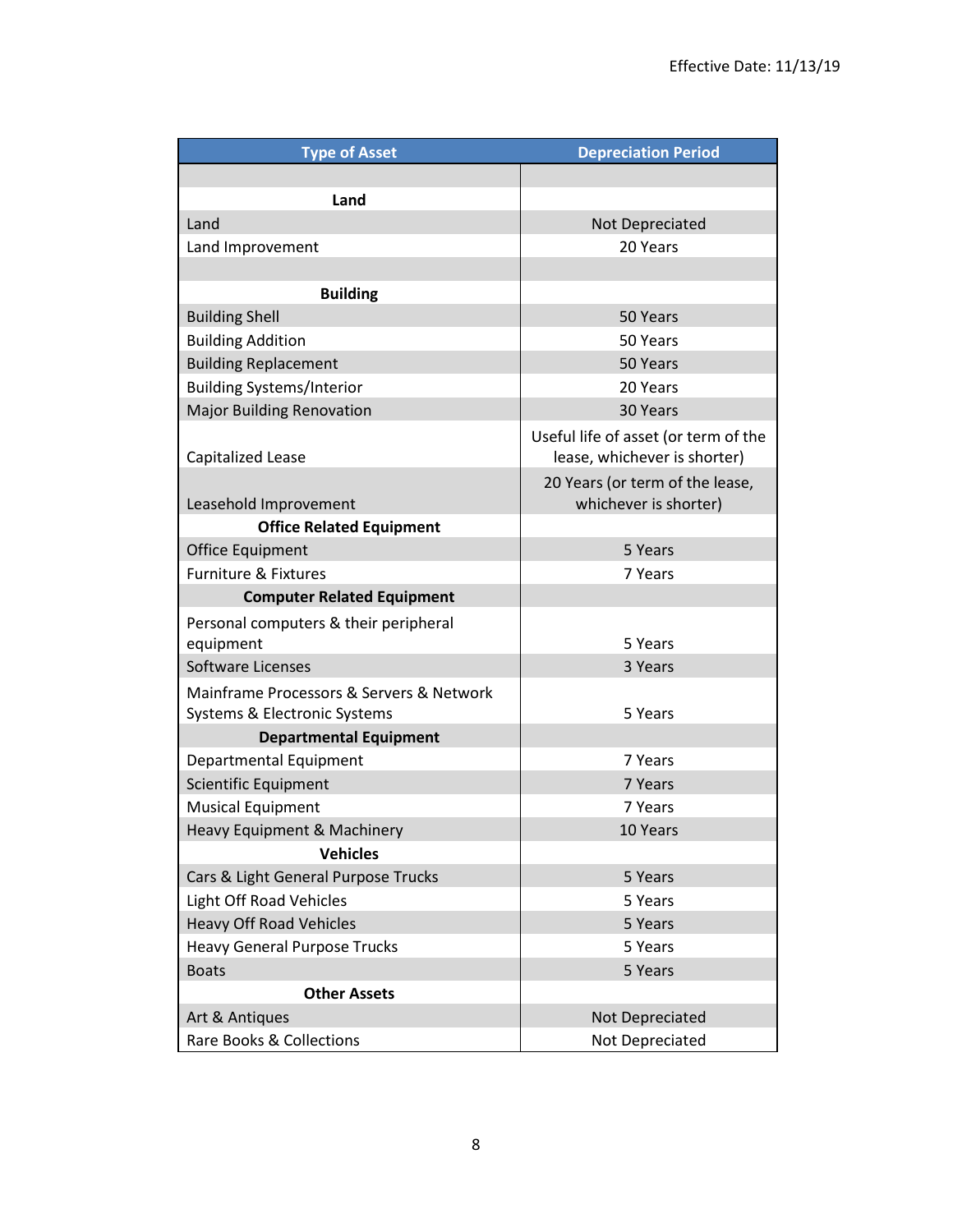# **Intangible Assets**

Intangible assets should be classified as capital assets. To be recorded as an intangible asset in the Doane University accounting records, the intangible asset must have the following characteristics:

- Owned by the University
	- o Expenditures for items not owned by the University are expensed.
- Lacks physical substance
	- o Assets with physical substance are recorded as tangible assets.
	- $\circ$  Capital leases lack physical substance but are accounted for as part of tangible assets.
- Non-financial in nature
	- o Assets in monetary form are recorded as cash or investments
- Used primarily for operations and not used to directly obtain income or profit
	- $\circ$  Royalty agreements are not reported as intangible assets because they exist primarily to generate royalty income. Patents or copyrights underlying a royalty agreement are used primarily for operations and are therefore considered intangible assets.
	- $\circ$  Assets obtained for resale are not used in operations and are therefore not recorded as intangible assets
- Separately identifiable
	- $\circ$  An intangible component (right) of a tangible asset (i.e. rights associated with land ownership) is accounted for as part of the tangible asset.
	- o Capable of being separated or divided from Doane University and sold, transferred, licensed, rented, or exchanged either individually or together with a related contract, asset, or liability.
- Supported by a formal agreement
	- $\circ$  An intangible asset is generally supported by a formal agreement that either allows Doane University to sell, rent or otherwise transfer the right to another party, or the agreement gives Doane University certain contractual or other legal rights to tangible assets owned by other parties.

#### **Common types of intangible assets:**

- Computer software
- Purchased or licensed
- Internally generated
- Websites
- Easements
- Land use rights (e.g. water, timber, and mineral rights) *Note: land use rights associated with property already owned should not be reported as intangible assets separate from the property.*
- Patents, copyrights, and trademarks

#### **Internally generated intangible assets:**

An intangible asset is considered "internally generated" if it is:

Created or produced by Doane University or an entity contracted by Doane University, or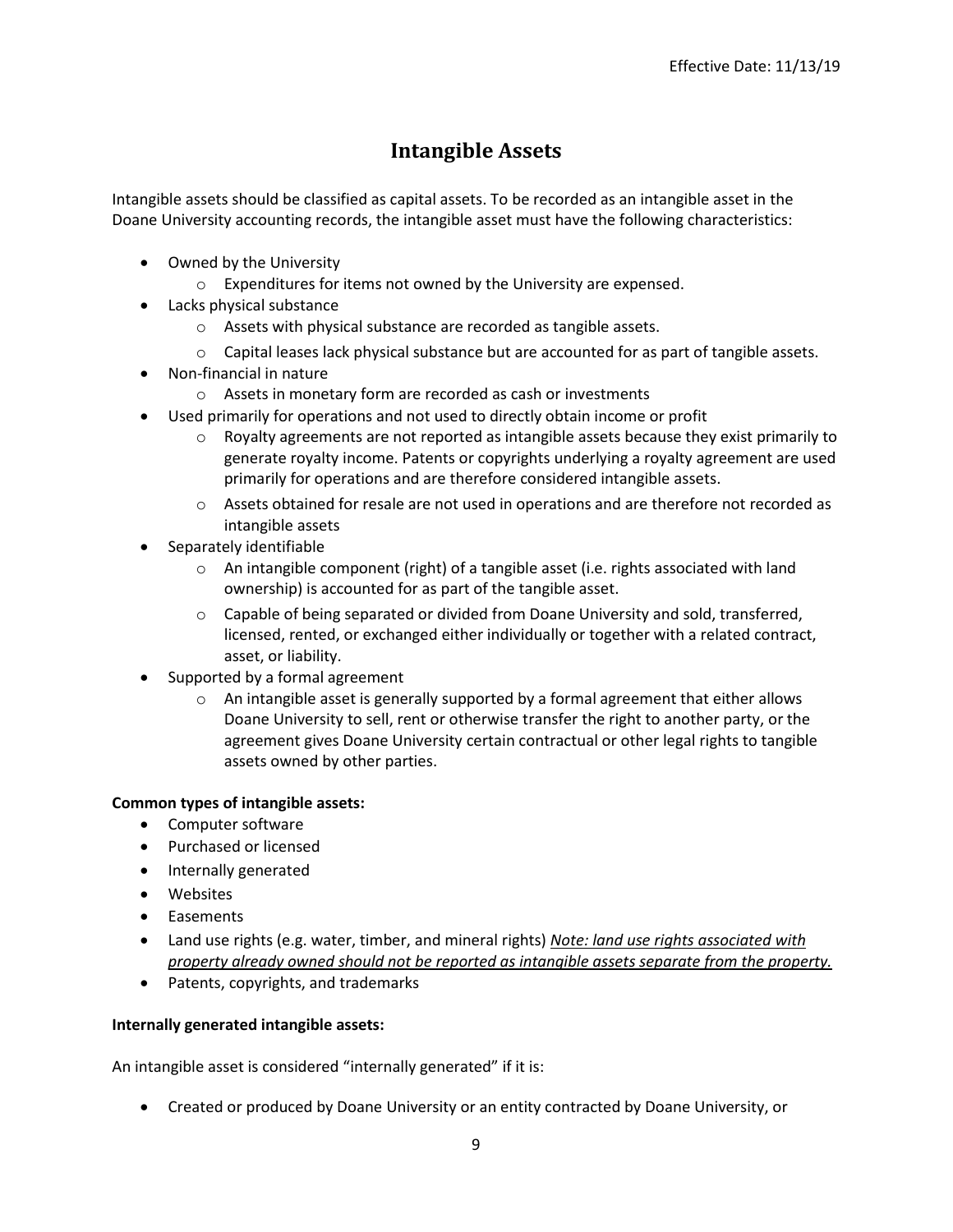Acquired from a third party but requires more than minimal incremental effort on the part of Doane University to put the intangible asset in service.

Expenditures in creating the internally generated intangible asset are either expensed or capitalized, depending on the stage in the asset's development. In initial development, all expenditures are expensed (not capitalized). Initial development ends upon the occurrence of ALL of the following:

- Determination of the specific objective of the project and the nature of the service capacity that is expected to be provided by the intangible asset upon the completion of the project.
- Demonstration of the technical or technological feasibility for completing the project so that the intangible asset will provide its expected service capacity.
- Demonstration of the current intention, ability, and presence of effort to complete or, in the case of a multiyear project, continue development of the intangible asset.

Only outlays incurred subsequent to meeting the above criteria should be capitalized. Outlays incurred prior to meeting all three criteria should be expensed as incurred.

### **Specific application to computer software:**

The activities involved in developing and installing internally generated computer software can be grouped into the following stages:

- **Preliminary Project Stage:** Activities in this stage include the conceptual formulation and evaluation of alternatives, the determination of the existence of needed technology, and the final selection of alternatives for the development of the software.
- Application Development Stage*:* Activities in this stage include the design of the chosen path, including software configuration and software interfaces, coding, installation to hardware, testing, and data conversion needed to make the software operational.
- Post-Implementation/Operation Stage*:* Activities in this stage include application training, data conversion that is beyond what is strictly necessary to make the software operational, and software maintenance.

All outlays associated with activities in the preliminary project stage should be expensed as incurred.

All outlays related to activities in the application development stage should be capitalized, provided the following conditions are met: 1) the outlays were incurred subsequent to the completion of the preliminary project stage and 2) management authorizes and commits to funding (either implicitly or explicitly), at least through the current period. (Note: when these two conditions are satisfied, the criteria for internally generated intangible assets are considered to be met). For commercially available software that will be modified to the point that it is considered internally generated, these two conditions generally are met at the time a campus makes the commitment to purchase or license the computer software. Capitalization of such outlays should cease once the software is substantially complete and operational (i.e. ready for use).

All outlays associated with activities in the post-implementation/operation stage should be expensed as incurred.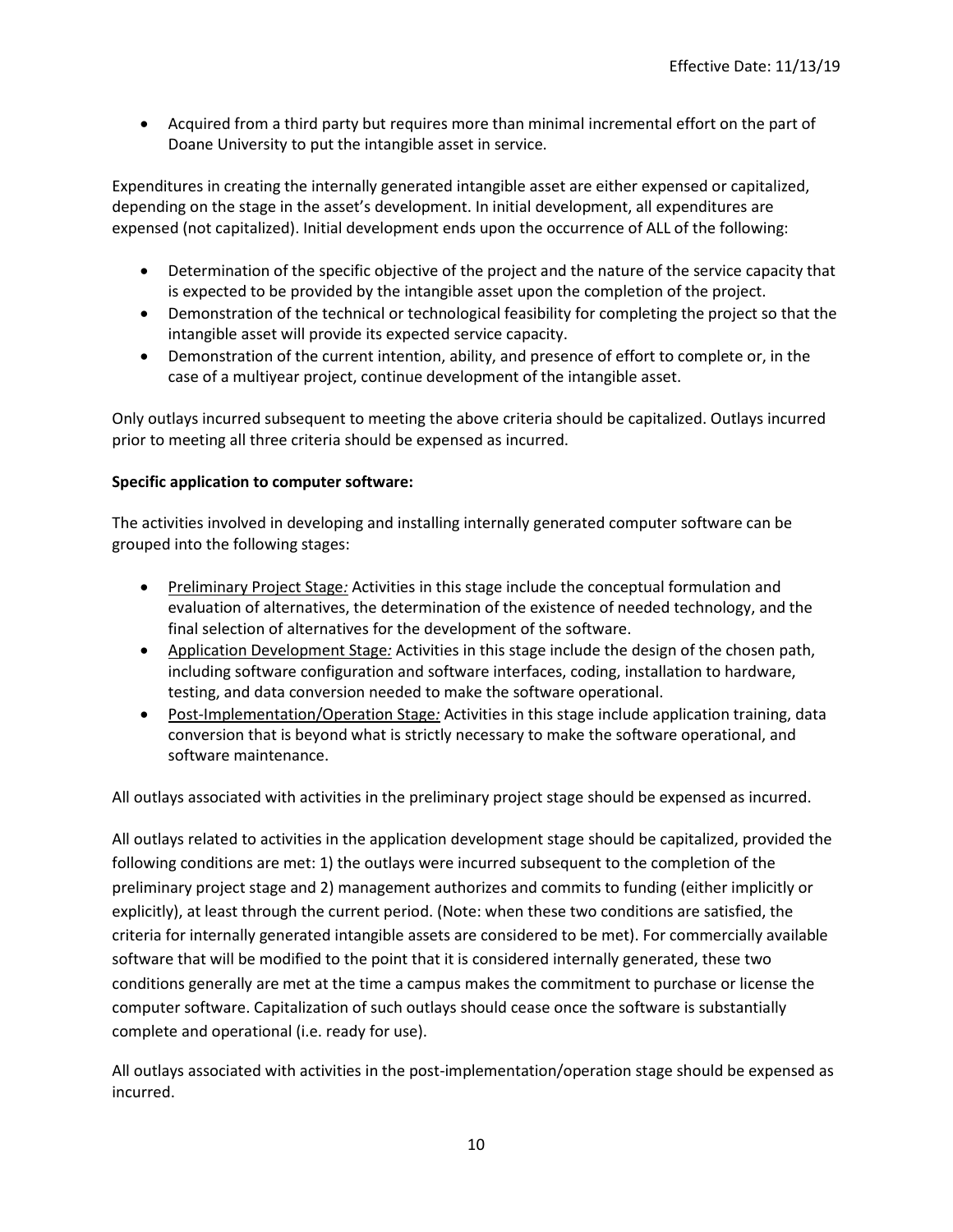The activities within the three stages of development may occur in a different sequence. The recognition guidance for outlays associated with internally generated computer software should be applied based on the nature of the activity, not the timing of its occurrence. For example, outlays associated with application training activities that occur during the application development stage should be expensed as incurred.

An improvement to existing computer software must do at least one of the following to qualify for capitalization:

- Increase the software's functionality,
- Increase the software's efficiency, or
- Extend the software's estimated useful life

If the modification does not result in any of the above outcomes, the modification should be considered maintenance, and the associated outlays should be expensed as incurred. If a maintenance contract covers all required maintenance and any unspecified upgrades issued during the year by the vendor, the unspecified upgrades should be considered maintenance.

For commercially available software acquired through a licensing agreement requiring multi-year payments, a long-term liability representing the agency's obligation to make payments under the contract should be reported. If no interest rate is stated in the licensing agreement, the long-term liability does not have to be discounted. The provisions of FASB Statement 13, *Accounting for Leases,* do not apply to licensing agreements.

#### **Amortization:**

An intangible asset should be considered to have an indefinite useful life if there are no legal, contractual, regulatory, technological, or other factors that limit the useful life of the asset (e.g. permanent right-of-way easement). Intangible assets with indefinite useful lives should not be amortized.

Intangible assets with limited useful lives (e.g. by legal or contractual provisions) should be amortized over their estimated useful lives. Amortization of computer software should begin when the program is placed into service. Renewal periods related to such provisions may be considered when determining the useful life of the intangible asset if the campus expects to exercise the renewal option and any anticipated outlays to be incurred as part of achieving the renewal are nominal (in relation to the level of service capacity obtained through the renewal).

# **MISCELLANEOUS**

University management determines if there has been a triggering event that would cause impairment to any Fixed Assets under their supervision. The following are examples of events that may require an adjustment as an impairment or disposal of Fixed Assets:

- A significant decrease in the market price of a long-lived asset
- A significant adverse change in the extent or manner in which a long-lived asset is being used or in its physical condition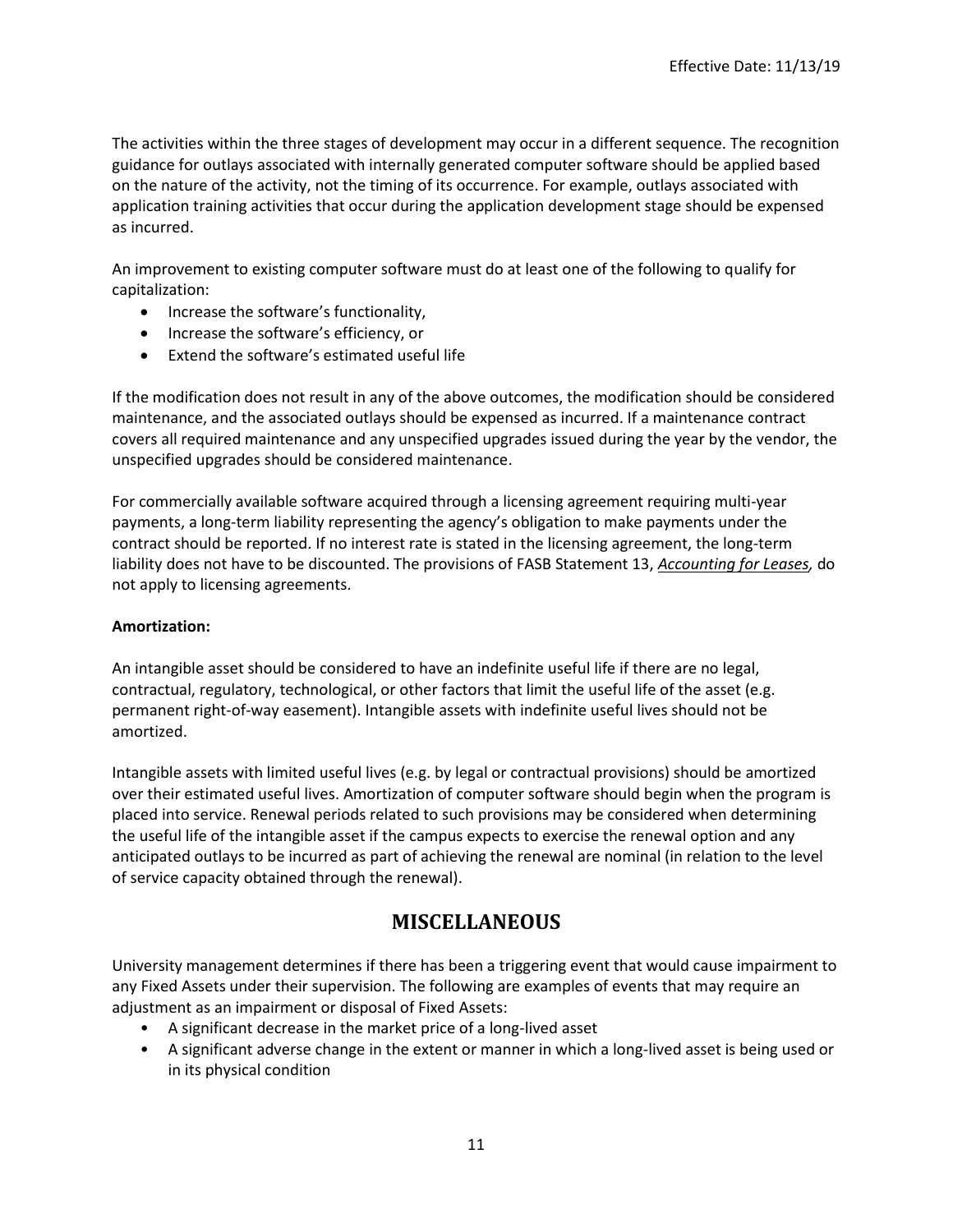- A significant adverse change in legal factors or in the business climate that could affect the value of a long-lived asset, including an adverse action or assessment by a regulator
- An accumulation of costs significantly in excess of the amount originally expected for the acquisition or construction of a long-lived asset
- A current-period operating or cash flow loss combined with a history of operating cash flow losses or a projection or forecast that demonstrates continuing losses associated with the use of a long-lived asset
- A current expectation that, more likely than not, a long-lived asset will be sold or otherwise disposed of significantly before the end of its previously estimated useful life.

If impairment is determined to exist, the Assistant Controller in the Business Office should be contacted in order to reflect the impairment on the University's books (in consultation with the Controller, as necessary).

### **Disposition of Fixed Assets:**

Departments are asked to contact the Assistant Controller before disposing of University assets. The Assistant Controller will verify the method of disposal, valuation of the asset, and expectations on the use of the proceeds, if any. In addition, dispositions of fixed assets may require additional handling procedures to meet the University's legal and environmental responsibilities.

If equipment was purchased with federal funds through a grant, there are most likely restrictions on selling that equipment. The department must check with the associated grant manager before disposing of a federally-funded asset.

Assets are typically disposed of in the following ways:

- **Sold** direct sale or auction by the department (or Facilities Management). A minimum sales price must be established to avoid reporting a loss on disposal of Fixed Assets or to recognize a gain on disposal of assets in high demand. The department is responsible for ensuring sales occur at arm's length, particularly when dealing with parties related to the University. This includes ensuring fair and competitive bidding when appropriate.
- **Traded-in** Similar procedures to those listed under 'Sold' above, are followed for trade-ins of University property. The inclusion of the Assistant Controller is particularly important due to the complexity of the accounting involved in trade-ins of similar and dissimilar properties. Full details are required for all value received and given during this transaction, including allowances (if any).
- **Donated** Equipment may be donated to other organizations. A fair value must be determined for donated equipment. Other procedures are similar to sales and trade-ins.
- **Discarded**  Assets are typically discarded by scrapping or dumping, where the asset has little or no resale value. Before discarding an asset, the department should ensure no other options are viable.
- **Other**  Damaged or stolen University assets are also reported. Upon discovery of a theft or destruction, the department must notify the Doane Safety Office. This category of disposals may also include other, less frequent situations, which require a department to dispose of an asset.
- **Disposal of hazardous substances** Surplus/disposal of hazardous substances (i.e. chemical) should be done only with prior approval from Facilities. Disposal of asbestos and lead paint from construction/renovation projects should be done by a licensed contractor.